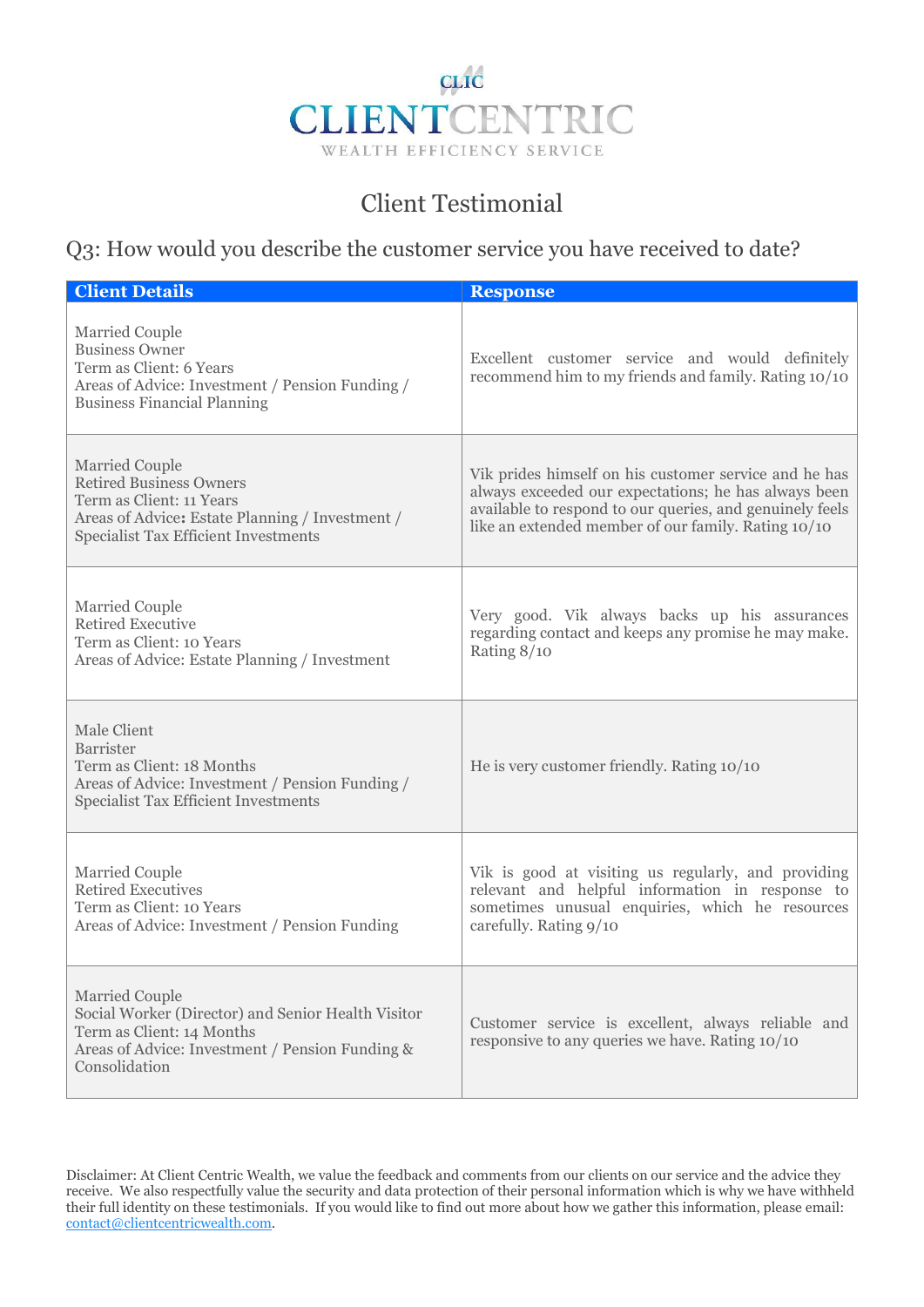| Married Couple<br>Retired Police Officer & Homemaker<br>Term as Client: 2 Years<br>Areas of Advice: Investment                                        | Vik Sharma responds immediately to any issues or<br>clarifications required and can be relied on to keep my<br>wife and I updated at all times. Rating 10/10                                                                                                                                                                  |
|-------------------------------------------------------------------------------------------------------------------------------------------------------|-------------------------------------------------------------------------------------------------------------------------------------------------------------------------------------------------------------------------------------------------------------------------------------------------------------------------------|
| Married Couple<br>Doctor and Financial Director<br>Term as Client: 5 Years<br>Areas of Advice: Investment / Pension Funding                           | Extremely professional, timely, flexible working<br>arrangements.                                                                                                                                                                                                                                                             |
| Male Client<br><b>Business Owner</b><br>Term as Client: 12 Years<br>Areas of Advice: Investment                                                       | As for the Customer Service, he is very informative and<br>transparent. He is always available via social media. Call<br>him at any time and he will respond in no time. In short<br>I have been very happy with his interaction with me. I<br>would not hesitate to recommend him to any potential<br>customer. Rating 10/10 |
| Retired<br><b>Business Owner</b><br>Term as Client: 2 years<br>Areas of Advice: Investment / Pension Drawdown                                         | I was more than happy to move back to Vik Sharma once<br>he had started his own company as I knew, have not<br>been disappointed, that he would give me a personal<br>service that I could rely on to be to my best advantage.                                                                                                |
| Mother and Son<br>Retired Farmer & Accounts Supervisor<br>Term as Client: 10 years<br>Areas of Advice: Investment / Estate Planning                   | The customer service I have received from Vik Sharma<br>is second to none, maintaining appointments, keeping<br>me informed of financial planning progress, and always<br>responding to any query I have.                                                                                                                     |
| <b>Married Couple</b><br>Premier League Football Coach & Exam Invigilator<br>Term as Client: 6 Years<br>Areas of Advice: Investment / Pension Funding | The customer service we have received has always been<br>excellent, Vik has always been available for any queries<br>and they have been dealt with straightaway. 10/10                                                                                                                                                        |
| <b>Married Couple</b><br>Retired Engineer & Retired Beautician<br>Term as Client: 10 years<br>Areas of Advice: Investment / Pension Drawdown          | He is professional and extremely approachable, he is a<br>really decent person and has helped us a great deal.                                                                                                                                                                                                                |
| <b>Female Client</b><br><b>Business Owner / Accountant</b><br>Term as Client: 3 Years<br>Areas of Advice: Pension Contributions &<br>Consolidation    | Vik has a lot of enthusiasm and energy, getting things<br>moving from the start. Vik is devoted to providing you<br>with what you need, when you need it. 10/10                                                                                                                                                               |

Г

Disclaimer: At Client Centric Wealth, we value the feedback and comments from our clients on our service and the advice they receive. We also respectfully value the security and data protection of their personal information which is why we have withheld their full identity on these testimonials. If you would like to find out more about how we gather this information, please email: contact@clientcentricwealth.com.